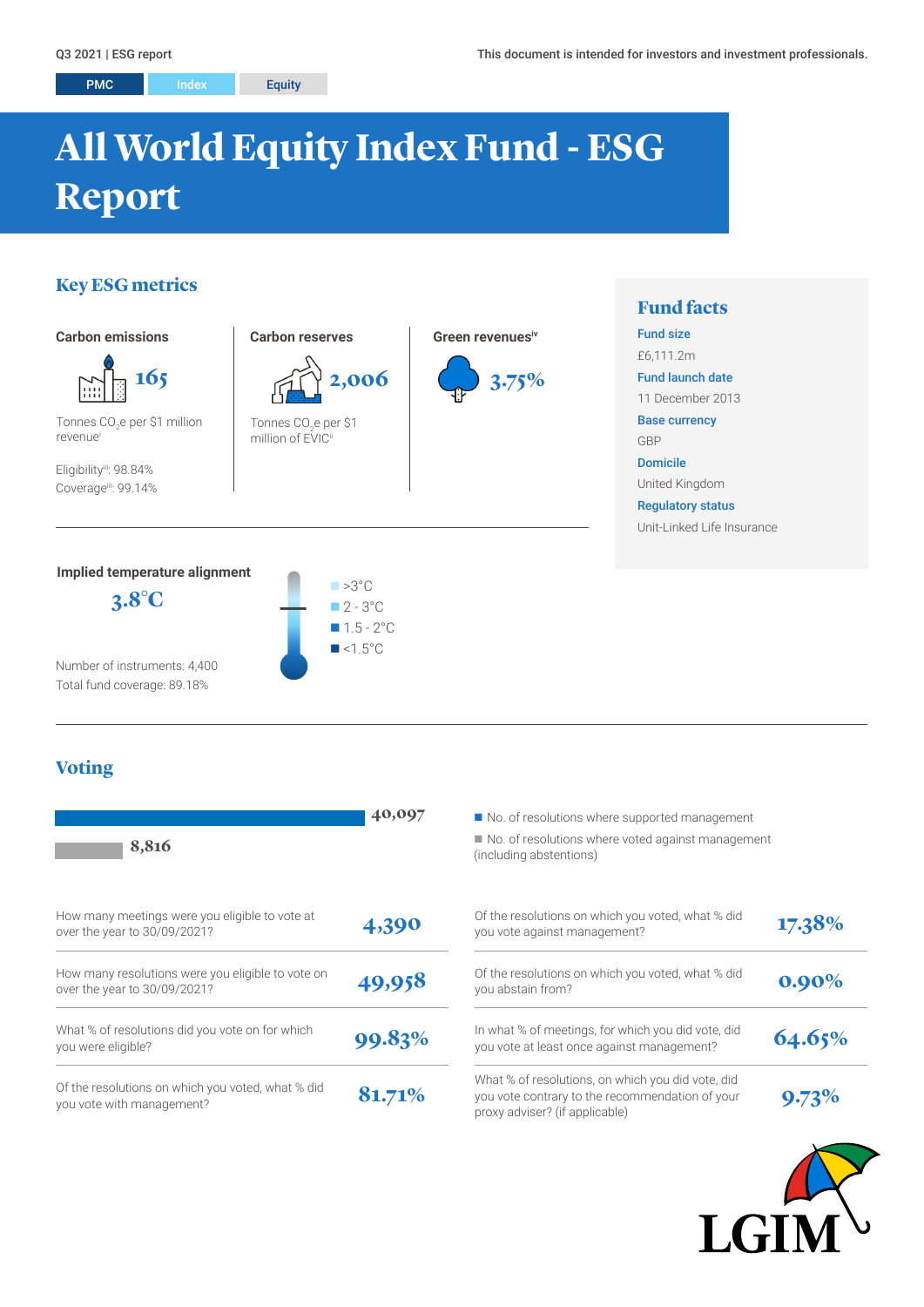## **Engagement (12 month period)v**



# **Implied temperature alignment**



#### **Distribution by holdings (%)**



# **Fund trends (%)**

| ■ Carbon emissions<br>119 | 1 1 3 | $-196$ |  |
|---------------------------|-------|--------|--|
| ■ Carbon reserves<br>1088 | 940   | 12.31  |  |

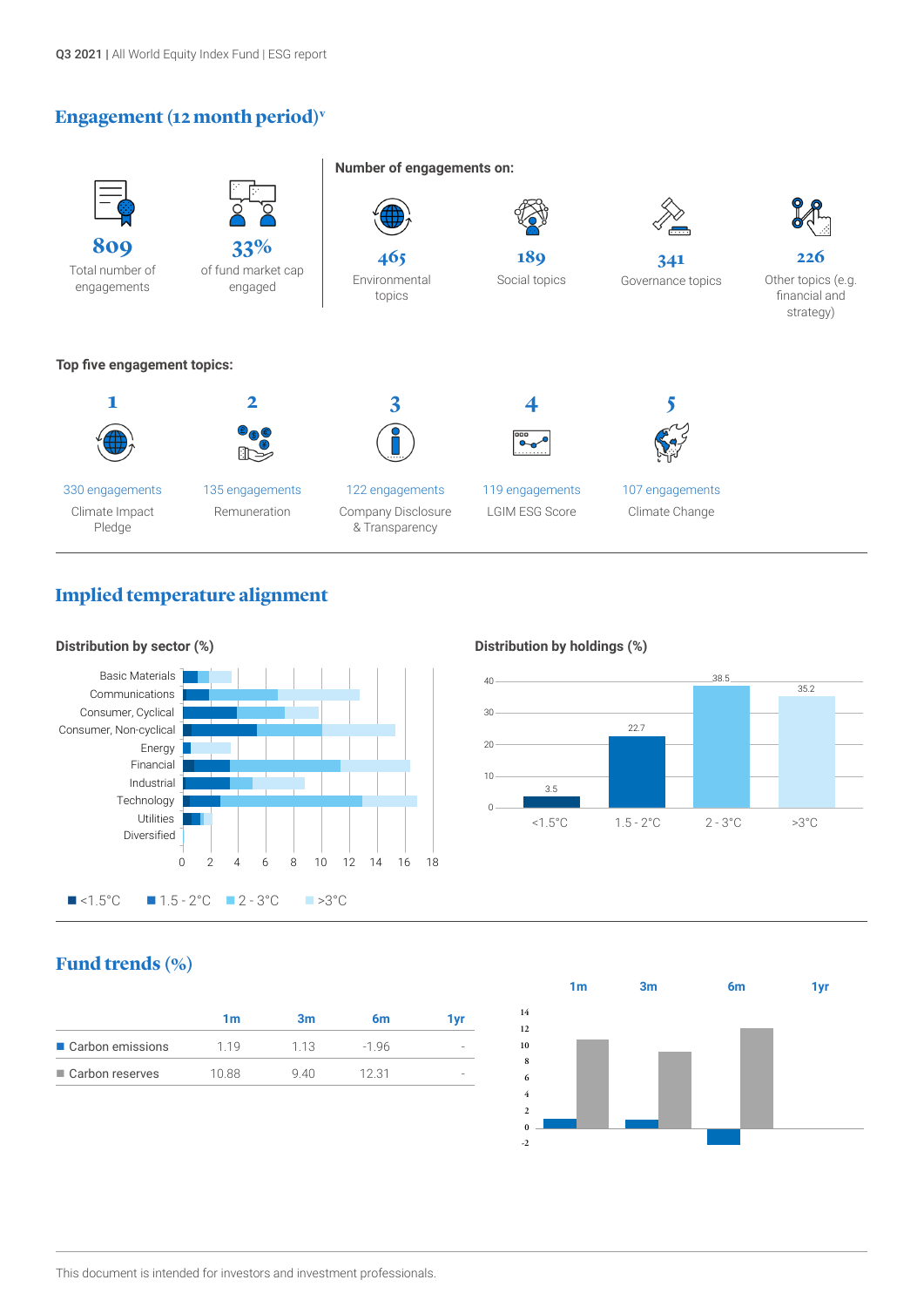# **Fund breakdown Carbon emissions**



#### **Regions (%)**

| North America           | 49.1 |
|-------------------------|------|
| <b>Emerging markets</b> | 20.0 |
| Asia Pacific ex-Japan   | 13.3 |
| Europe ex-UK            | 10.6 |
| Japan                   | 3.9  |
| uk                      | 3.0  |

#### **Sectors (%)**

| $\blacksquare$ Utilities       | 38.5 |
|--------------------------------|------|
| $\blacksquare$ Basic Materials | 17.9 |
| $\blacksquare$ Industrial      | 146  |
| <b>Energy</b>                  | 124  |
| Consumer, Non-cyclical         | -4.6 |
| $\blacksquare$ Financial       | 3.6  |
| $\blacksquare$ Technology      | 3.3  |
| Consumer, Cyclical             | 3.1  |
| ■ Communications               | 18   |
| $\blacksquare$ Other           | 03   |

#### **ISIN rank by % of total emissions**

| ┹              | <b>ISIN name</b>                   | %    |
|----------------|------------------------------------|------|
| 1              | POWER ASSETS HOLDINGS LTD          | 4.66 |
| 2              | NEXTERA ENERGY INC                 | 3.70 |
| 3              | SOUTHERN CO/THE                    | 2.51 |
| $\overline{4}$ | DUKE ENERGY CORP                   | 2.36 |
| 5              | AMERICAN ELECTRIC POWER            | 1.86 |
| ↟              | <b>ISIN name</b>                   | %    |
|                | 4034 NORDEA BANK                   | 0.00 |
|                | 4033 ING BANK NV                   | 0.00 |
|                | 4032 RY SONIO/N 100bps 05-Aug-2022 | 0.00 |
|                | 4031 NORDEA BANK                   | 0.00 |
|                | 4030 ING BANK NV                   | 0.00 |



# **Regions (%) Sectors (%)**

| Emerging markets      | 42.2 |
|-----------------------|------|
| North America         | 23.7 |
| UK                    | 13.3 |
| Asia Pacific ex-Japan | 124  |
| Europe ex-UK          | 5.5  |
| Japan                 | 29   |
|                       |      |



| ectors (%) |  |
|------------|--|
|            |  |

| <b>Energy</b>             | 60.9 |
|---------------------------|------|
| ■ Basic Materials         | 20.4 |
| Consumer, Cyclical        | 10.0 |
| $\blacksquare$ Utilities  | 6.7  |
| ■ Industrial              | 1.5  |
| $\blacksquare$ Financial  | 0.3  |
| <b>Diversified</b>        | ი 1  |
| $\blacksquare$ Technology | 0.0  |
| Consumer, Non-cyclical    | 0.0  |

#### **ISIN rank by % of total reserves**

| ↓              | <b>ISIN name</b>        | %    |
|----------------|-------------------------|------|
| 1              | GAZPROM PJSC-SPON ADR   | 8.00 |
| 2              | ADANI ENTERPRISES LTD   | 7.60 |
| 3              | COAL INDIA LTD          | 7.20 |
| $\overline{4}$ | <b>GLENCORE PLC</b>     | 5.77 |
| 5              | EXXON MOBIL CORP        | 3.98 |
| ↟              | <b>ISIN name</b>        | $\%$ |
| 217            | <b>FIRST PACIFIC CO</b> | 0.00 |
| 216            | <b>BANPU PUBLI-CW23</b> | 0.00 |
| 215            | <b>BANPU PUBLI-CW22</b> | 0.00 |
| 214            | HANWHA CORPORATION-3P   | 0.00 |
| 213            | HANWHA CORPORATION      | 0.00 |